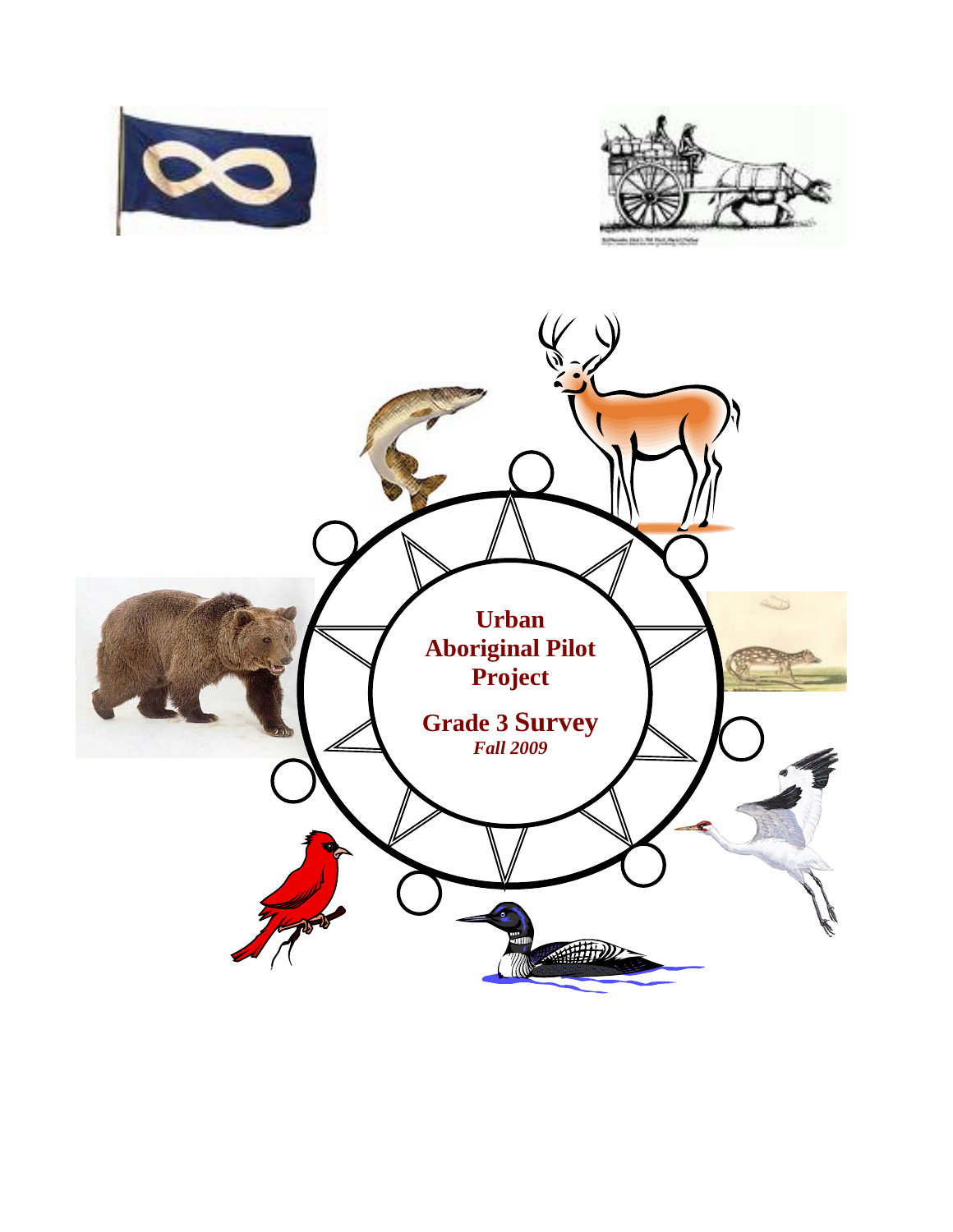

This is a survey that asks you about the Urban Aboriginal Education Pilot Project that is at your school.

You don't have to complete this survey, but we hope you will. We need your help.

If there are some questions you don't want to answer, you don't have to.

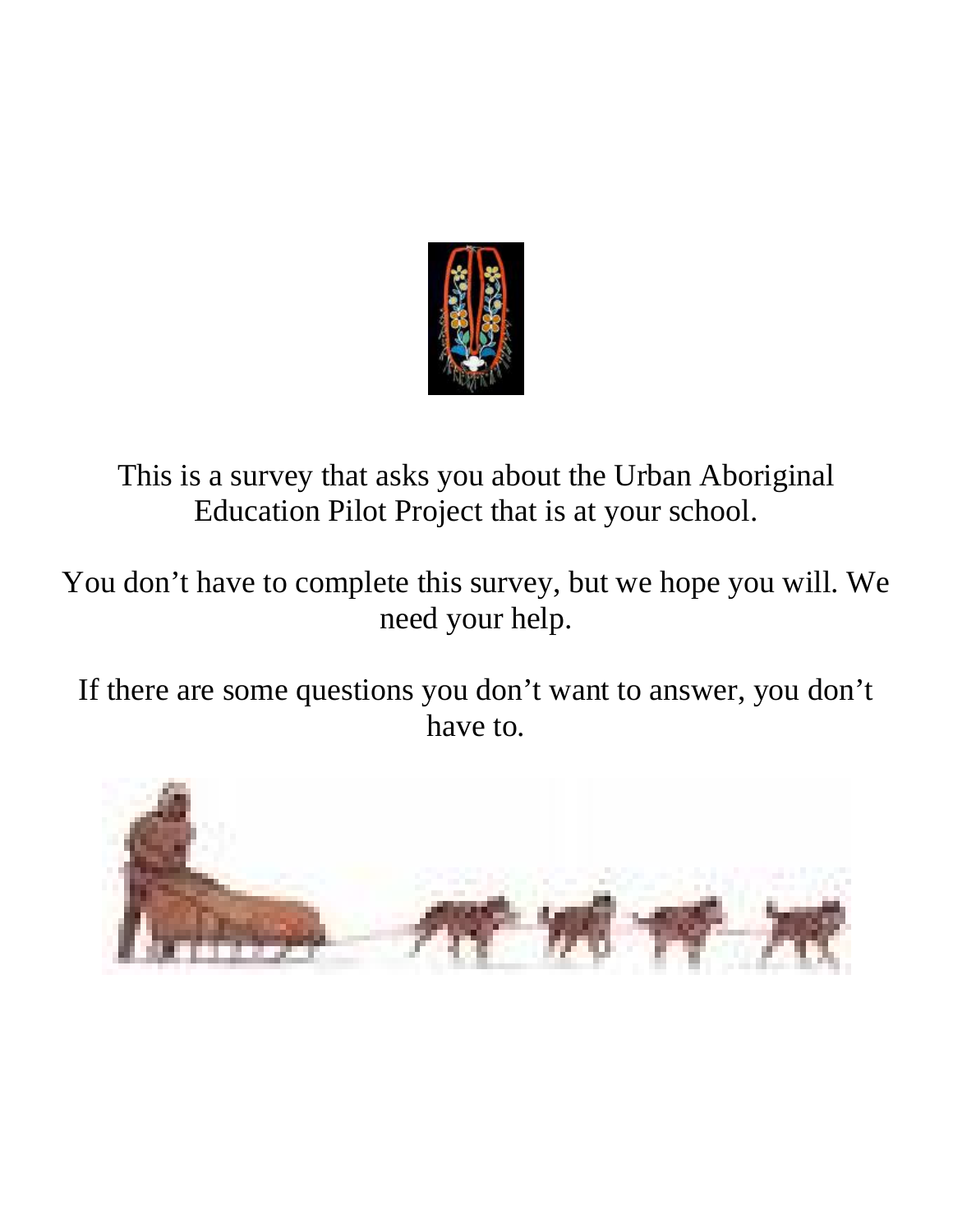1. Put a checkmark to let us know if you are in grade **3**



**If you are not in grade 3, tell an adult, we'll get you another survey.** 

2. If you want to, let us know your ancestry by putting **one** checkmark below

I don't want to answer this

I am Non-Aboriginal

I am First Nation

I am Métis

I am Inuit

Something else

I don't know

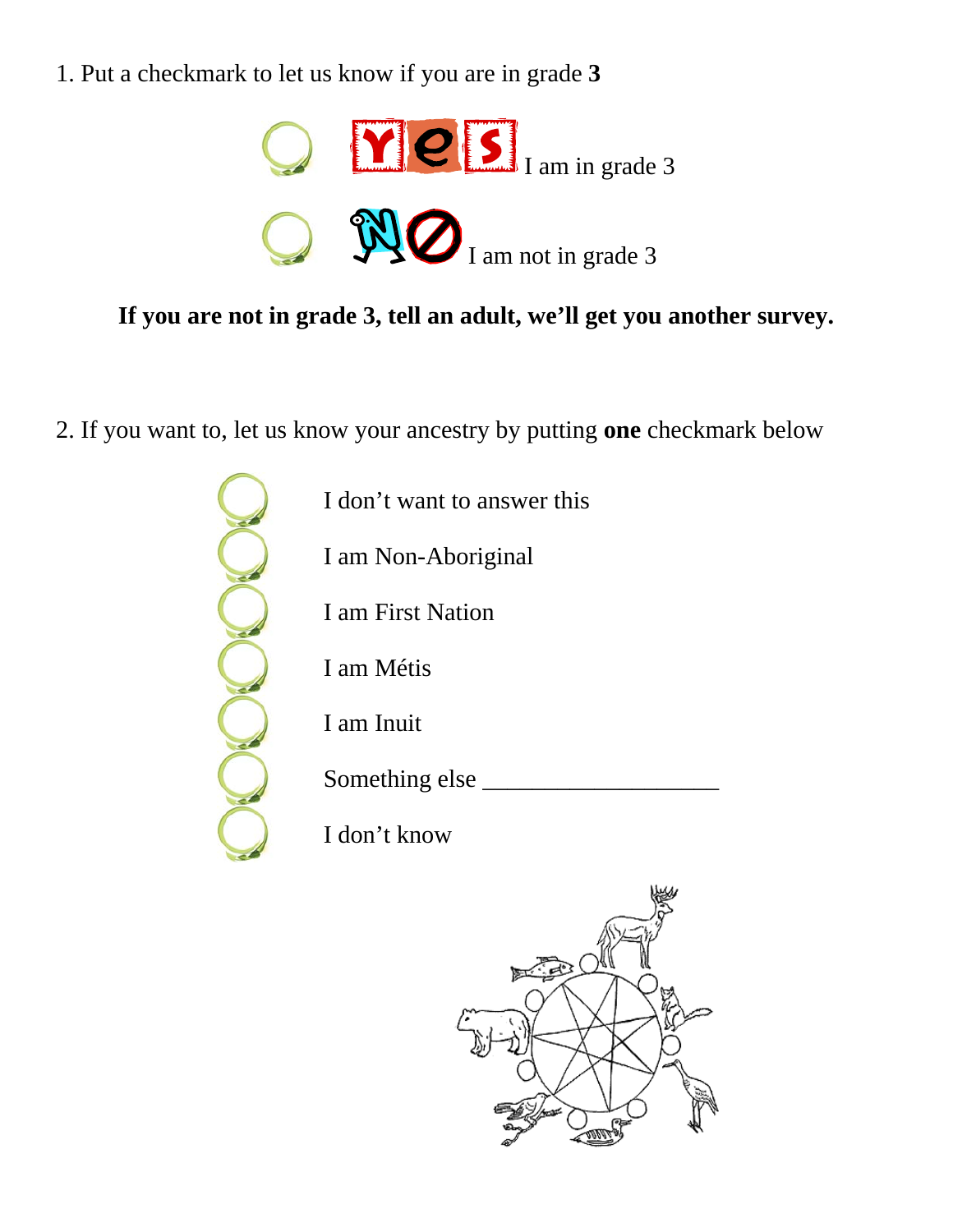3. When we say '**welcome'**, we mean a feeling of being comfortable or a feeling like you belong and that what you say matters. How **welcome** do you usually feel when you come to school?

> Very welcome **O** Pretty welcome Not welcome at all I don't know

- 4. What would make you feel more welcome?
- 5. When we say '**valued'**, we mean a feeling that your opinions and beliefs are just as important as anyone else's. How 'valued' do you **usually** feel at your school?
	- **Very** valued **Pretty** valued
	- **Not very** valued
	- **Not at all** valued
	- I **don't know**

6. If there were something that would make you feel more valued, what is it?

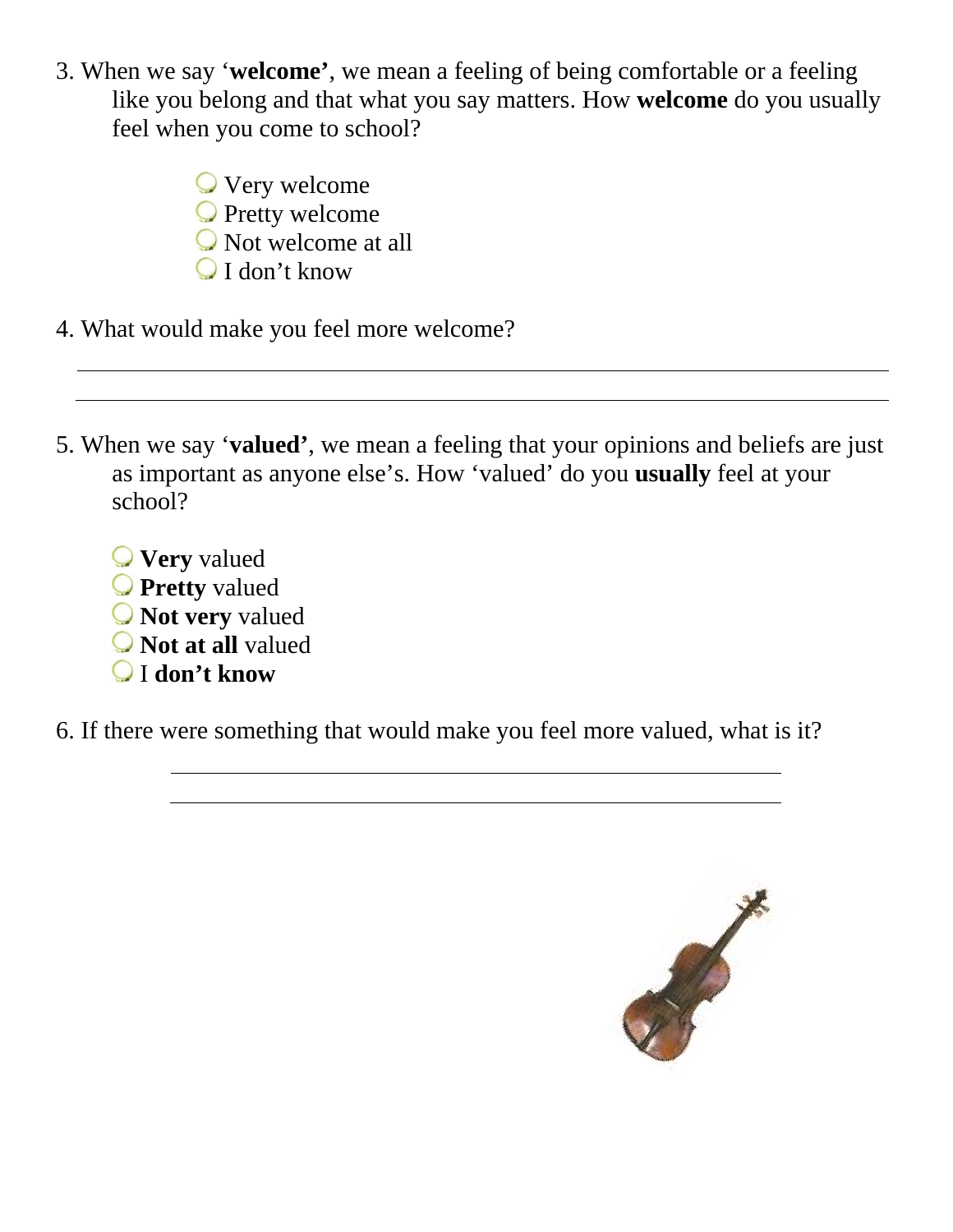## Try this!

7. We want you to colour this thermometer, **BUT** we only want you to fill it up to the point that is true for **YOU**. Colour the thermometer, **from the bottom up**, to a line that matches **how you feel about school**. So, if you don't like school at all, only fill to the bottom line. If you feel so-so about school, fill the colour to the middle line. If you really love school, fill the whole thermometer with colour!

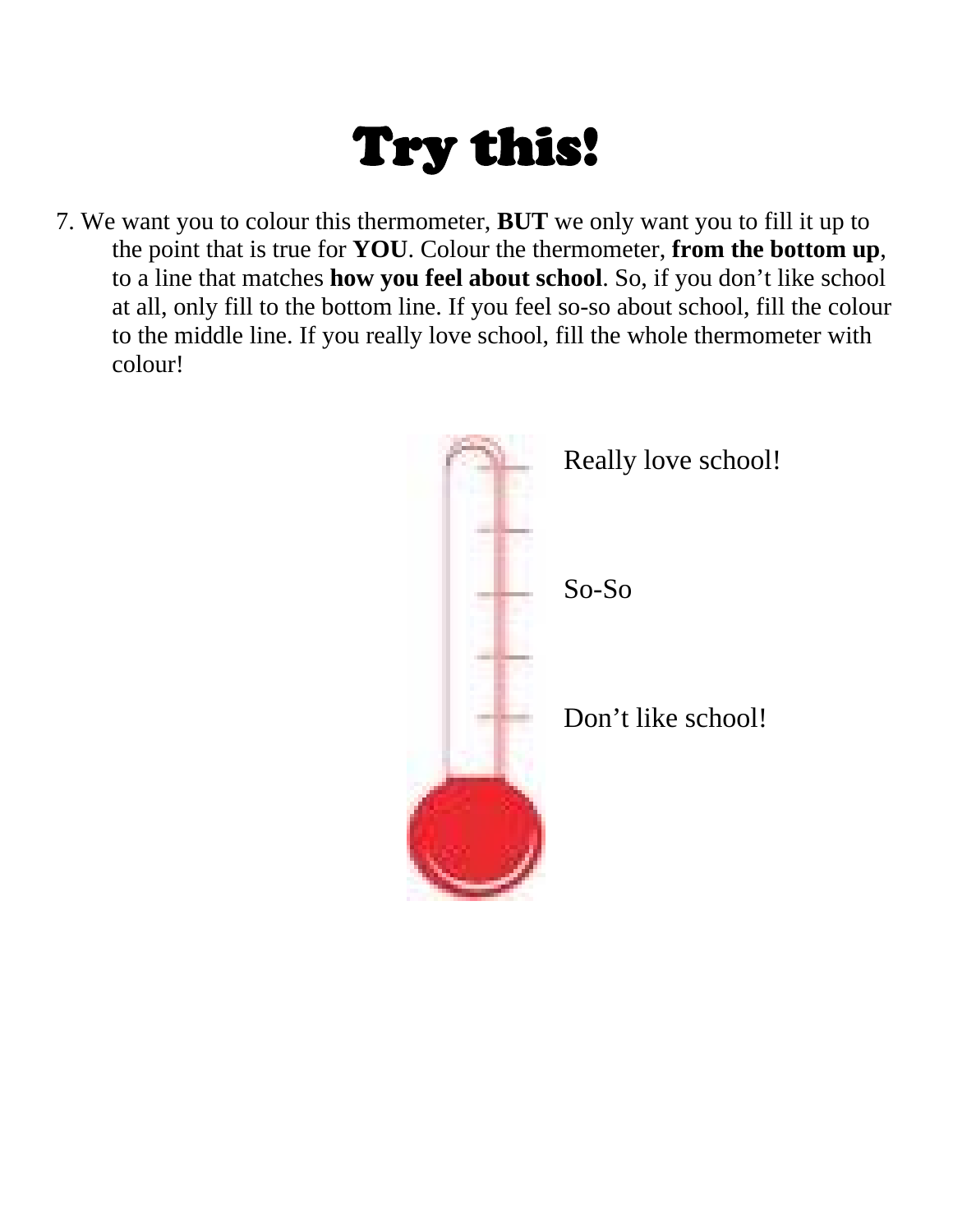8. Now, think about each question on the right of the page and fill these thermometers to a spot that shows how feel about that question. Look at the words beside the thermometer to show you where to fill it to. You fill to any of the lines, or you can fill it right up, or not at all, whatever is the right answer for *you*.

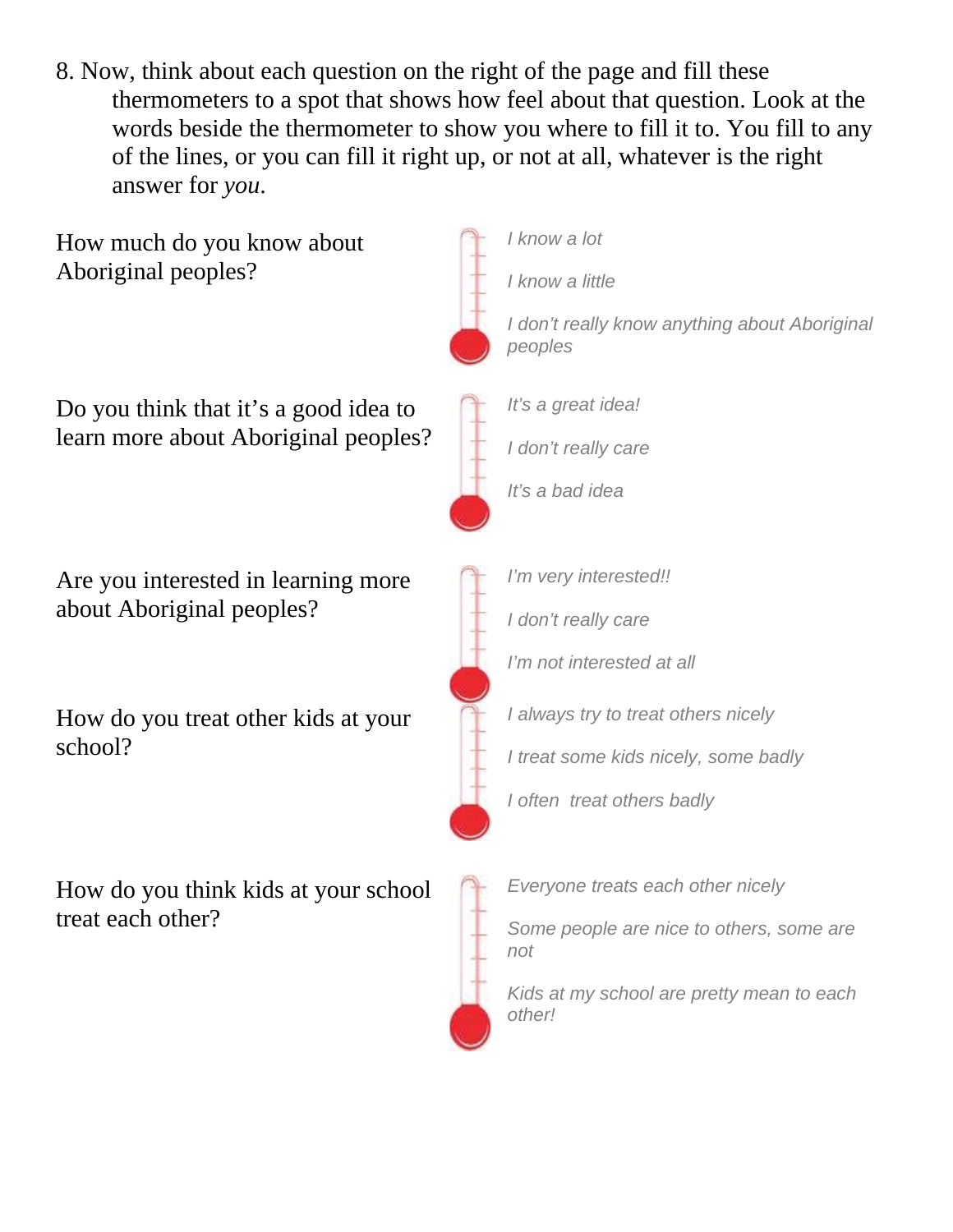9. Here is a game for you to try. Draw a line from each of the coloured words to a circle that fits how you feel about it.